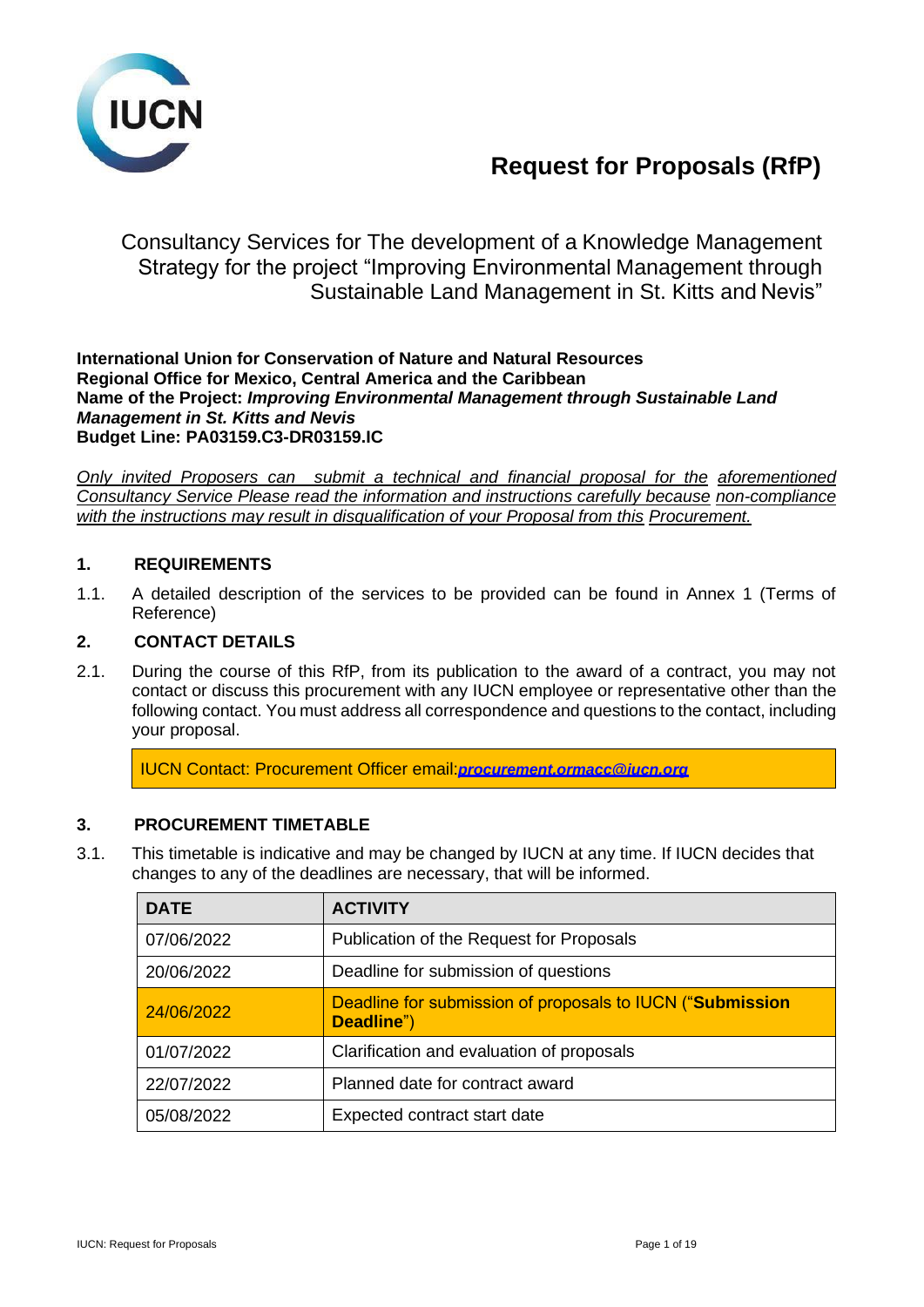3.2. Please email the IUCN contact to confirm whether or not you are intending to submit a proposal by the deadline stated below.

## **4. COMPLETING AND SUBMITTING A PROPOSAL**

4.1. Your Proposal must consist of the following documents:

## **ADMINISTRATIVE REQUIREMENTS**

- a. Copy of identification document or passport (in case of being a foreigner)
- b. Copy of legal invoice for fees collection.
- c. Copy of resume
- d. Letter of interest signed, indicating that the Consultant have read, understood and accept the content of these Terms of Reference. (Annex 2)
- e. Signed Declaration of Undertaking (Annex 3a)
- f. Human Resources Questionnaire filled and signed (Annex 4)

## *For Consultancy Companies:*

- a. Copy of Certification of Incorporation
- b. Copy of identification document of the Legal Representative
- c. Copy of legal invoice for fees collection.
- d. Copy of resumes of the Consulting Team
- e. Letter of interest signed, indicating that the Consultant have read, understood and accept the content of these Terms of Reference. (Annex 2)
- f. Signed Declaration of Undertaking signed by the Representative of the Consulting Company or, in the case of a Consortium or group of Consultants, signed by each member indicating that they have read and understood the content of the Declaration (Annex 3b)
- g. Human Resources Questionnaire filled and signed (Annex 4)

## **TECHNICAL PROPOSAL:**

- The technical proposal must address each of the criteria stated below explicitly and separately, quoting the relevant criteria reference number (left-hand column).
- Proposals in any other format will significantly increase the time it takes to evaluate, and such Proposals may therefore be rejected at IUCN's discretion.
- Where CVs are requested, these must be of the individuals who will actually carry out the work specified. Members of a consulting team will be considered "Key Personnel" and if the contract is awarded, the replacement of any "Key Personnel" will require the prior approval of **IUCN**
- IUCN will evaluate technical proposals with regards to each of the following criteria and their relative importance:

| <b>Description</b> | Information to provide                                                                                                                                                 | <b>Relative</b><br>weight |
|--------------------|------------------------------------------------------------------------------------------------------------------------------------------------------------------------|---------------------------|
| Methodology        | Detailed description of work to be 25<br>implemented. The procedure of the<br>consultancy.<br>Instruments and parameters to be used<br>and participants to be engaged. |                           |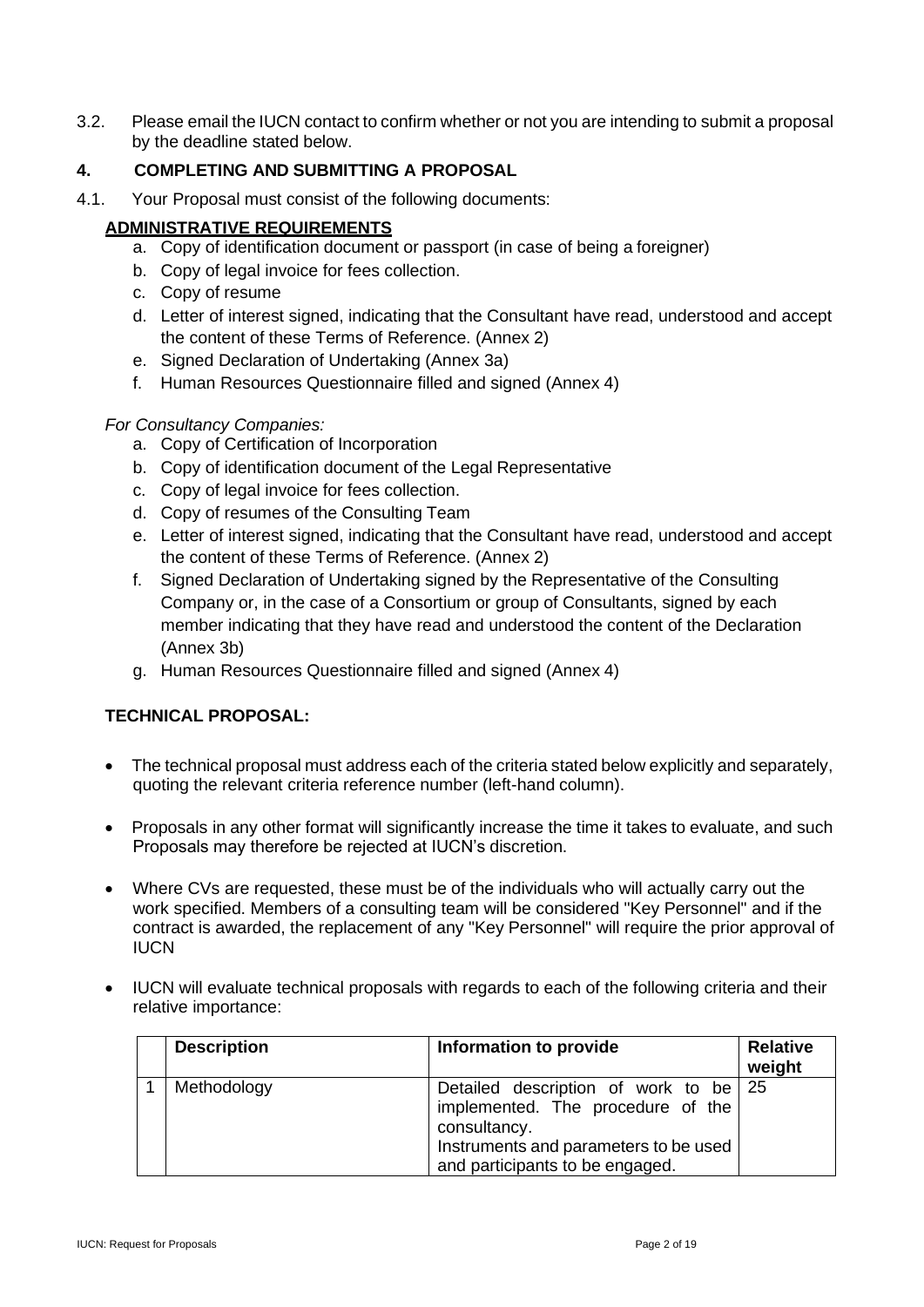|   | Schedule of activities | A matrix of activities with scope of work 25<br>and timelines to achieve the objective<br>of consultancy. |      |
|---|------------------------|-----------------------------------------------------------------------------------------------------------|------|
| 3 | Experience             | Copy of CV and resume                                                                                     | 30   |
|   | References             | 2 references                                                                                              | 20   |
|   |                        |                                                                                                           |      |
|   | ⊤∆ι                    |                                                                                                           | 100% |

## **FINANCIAL PROPOSAL**

- a. Signed by the Proposer, indicating the value of professional services (in *USD*) in numbers and letters.
- b. The financial proposal must be a fixed and firm price for the provision of the services stated in the RfP in their entirety. Submitted prices are deemed to include all costs, insurances, taxes, fees, liabilities, obligations and risks for the performance of the Terms of Reference.
- c. The Proposer must: a) duly pay the taxes and/or contributions in the country of execution of the contract; b) have up-to-date medical and life insurance and c) will cover bank fees for transfers.
- d. If local or international travel must be made for the execution of this Contract, the costs will be paid by IUCN through reimbursement and will be governed by the IUCN per diem scale for DSA and Hotel lodging.
- e. Breakdown of rates and prices: For information only, the price needs to be broken down as follows:

|        | Description  | Quantity | <b>Unit Price</b> | <b>Total Price</b> |
|--------|--------------|----------|-------------------|--------------------|
|        |              |          |                   |                    |
| ົ<br>∠ |              |          |                   |                    |
| 3      |              |          |                   |                    |
| 4      |              |          |                   |                    |
| 5      |              |          |                   |                    |
| 6      |              |          |                   |                    |
|        | <b>TOTAL</b> |          |                   |                    |

- 4.2. The Proposal must be submitted by email to the IUCN Contact (see Section 2). The subject heading of the email shall be [RfP Reference – Proposer name]. The Proposer name is the name of the company/organisation on whose behalf the proposal is being submitted, or the surname of the Proposer in case is bidding as a self-employed consultant. The proposalmust be submitted in PDF format. The Proposer may submit multiple emails suitably annotated, e.g. Email 1 of 3, if attached files are too large to suit a single email transmission. You may not submit your Proposal by uploading it to a file-sharing tool (eg. Dropbox, Google Drive, etc)
- 4.3. Additional information not requested by IUCN should not be included in your Proposal and will not be taken into account in the evaluation.
- 4.4. The proposal must remain valid and capable of acceptance by IUCN for a period of 60 calendar days following the submission deadline.
- *4.5. Withdrawals and Changes*

Proposers may freely withdraw or change their proposal at any time prior to the submission deadline by written notice to the IUCN Contact. However, in order to reduce the risk of fraud, no changes or withdrawals will be accepted after the submission deadline.

## **5. EVALUATION OF PROPOSALS**

*5.1. Completeness*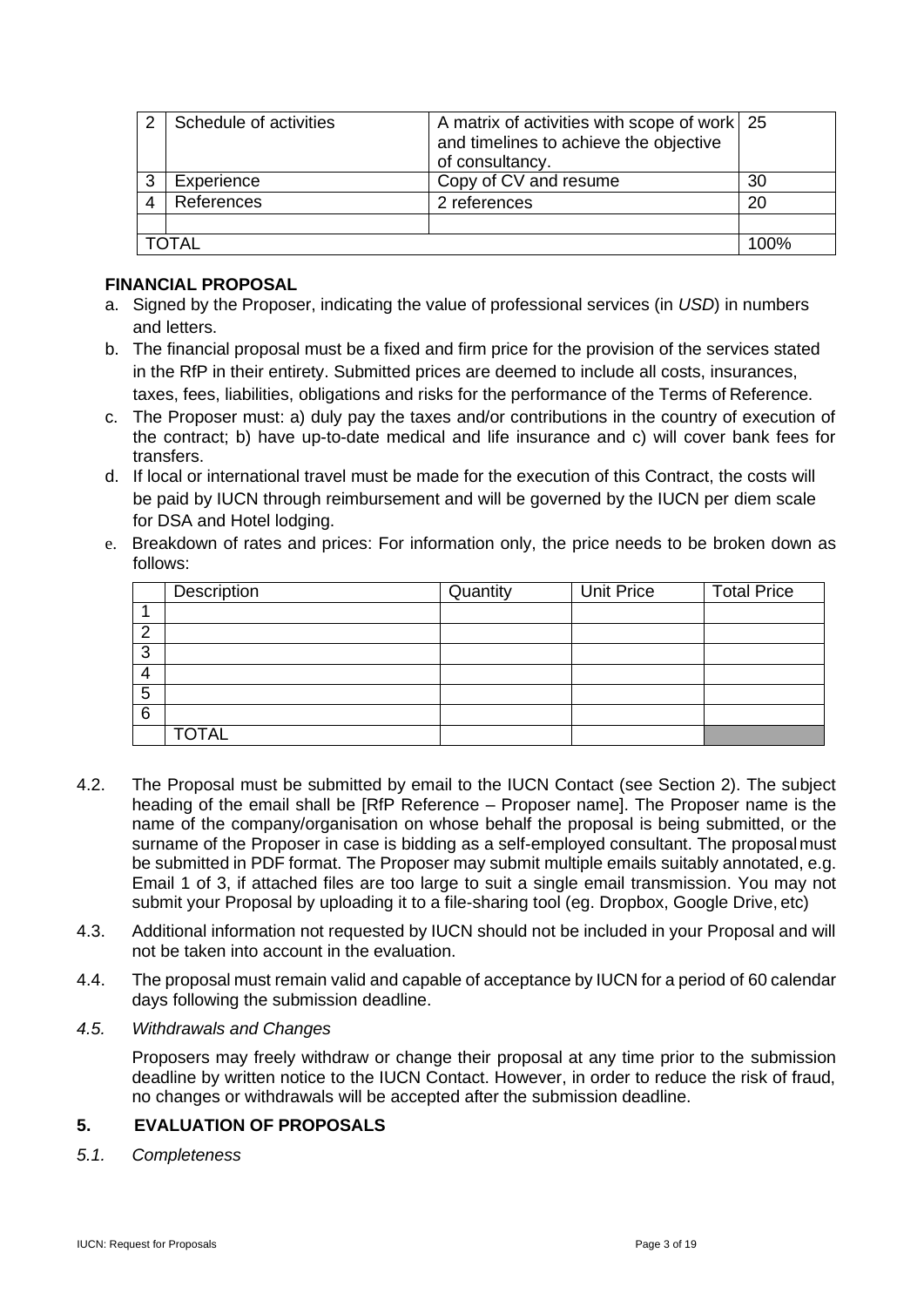IUCN will firstly check your proposal for completeness. Incomplete proposals will not be considered further.

#### *5.2. Technical Evaluation*

5.2.1. *Scoring Method*

Proposals will be assigned a score from 0 to 10 for each of the technical evaluation criteria, such that '0' is low and '10' is high. Proposals that receive a score of '0' for any of the criteria will not be considered further.

*5.2.1. Minimum Quality Thresholds*

Proposals that receive a score of '0' for any of the criteria will not be considered further.

*5.2.2. Technical Score*

The score for each technical evaluation criterion will be multiplied with the respective relative weight and these weighted scores added together to give the proposal's overall technical score.

#### *5.3. Financial Evaluation and Financial Scores*

The financial evaluation will be based upon the full total price submitted. Financial proposals will receive a score calculated by dividing the lowest financial proposal that has passed the minimum quality thresholds by the total price of your financial proposal.

*5.4. Total Score*

The proposals total score will be calculated as the weighted sum of the technical score and financial score.

The relative weights will be:

| Technical:        | 70% |
|-------------------|-----|
| <b>Financial:</b> | 30% |

Subject to the requirements in Sections 4 and 7, IUCN will award the contract to the Proposer whose proposal achieves the highest total score.

## **6. EXPLANATION OF PROCUREMENT PROCEDURE**

- 6.1. IUCN is using an invitation Procedure for this procurement. This means that the only invitied proposers are allowed to submit proposals., subject to the conditions in Section 7 below.
- 6.2. Proposers are welcome to ask questions or seek clarification regarding this procurement. Please email the IUCN Contact (see Section 2), taking note of the deadline for submission of questions in Section 3.1.
- 6.3. Late proposals will not be considered. All proposals received by the submission deadline will be evaluated by a team of three or more evaluators in accordance with the evaluation criteria stated in in this RfP. No other criteria will be used to evaluate proposals. The contract will be awarded to the Proposer whose proposal received the highest Total Score. IUCN does, however, reserve the right to cancel the procurement and not award a contract at all.
- 6.4. IUCN will contact all Proposers who submitted their proposal to inform them of the outcome of the evaluation. The timeline in Section 3.1 gives an estimate of when the contract award is expected to be completed, however this date may change depending on how long the evaluation of the proposals takes.

## **7. CONDITIONS FOR PARTICIPATION IN THIS PROCUREMENT**

7.1. To participate in this procurement, the Proposers are required to submit a proposal, which fully complies with the instructions in this RfP and the Attachments.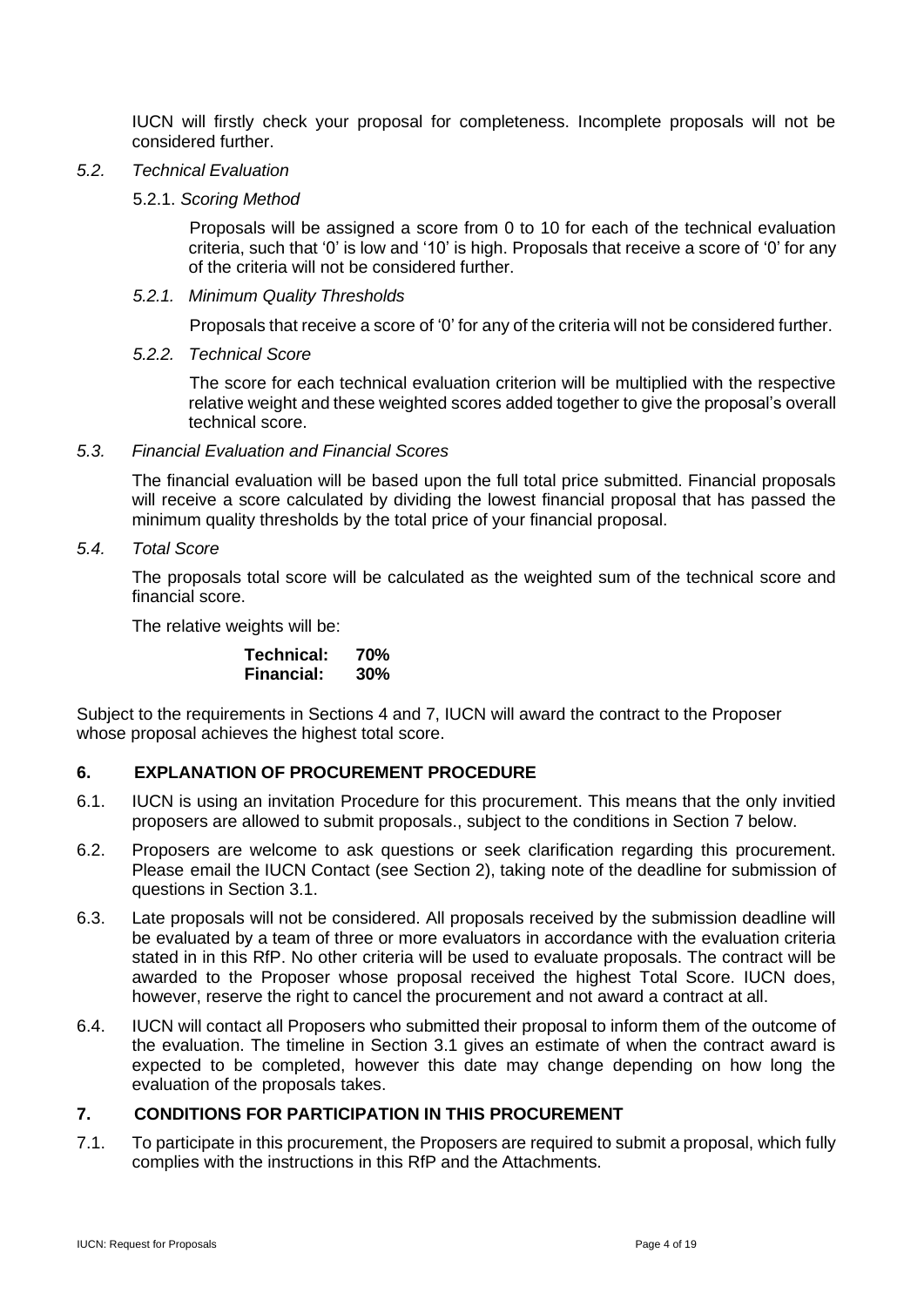- 7.1.1. It is responsibility of each Proposer to ensure the submission of a complete and fully compliant proposal.
- 7.1.2. Any incomplete or incorrectly completed proposal submission may be deemed noncompliant, and as a result will not be consider to proceed further in the procurement process.
- 7.1.3. IUCN will query any obvious clerical errors in a proposal and may, at IUCN's sole discretion, allow a Proposer to correct these, but only if doing so could not be perceived as giving an unfair advantage.
- 7.2. In order to participate in this procurement, the Proposer must meet the following conditions:
	- Free of conflicts of interest
	- Registered on the relevant professional or trade register of the country in which is established (or resident, if self-employed)
	- In full compliance with its obligations relating to payment of social security contributions and of all applicable taxes
	- Not been convicted of failing to comply with environmental regulatory requirements or other legal requirements relating to sustainability and environmental protection
	- Not bankrupt or being wound up
	- Never been guilty of an offence concerning professional conduct
	- Not involved in fraud, corruption, a criminal organisation, money laundering, terrorism, or any other illegal activity.
- 7.3. Each Proposer shall submit only one proposal, either individually or as a partner in a joint venture. In case of joint venture, one company shall not be allowed to participate in two different joint ventures in the same procurement nor shall a company be allowed to submit a proposal both on its behalf and as part of a joint venture for the same procurement. A Proposer who submits or participates in more than one proposal (other than as a subcontractor or in cases of alternatives that have been permitted or requested) shall cause all the proposals with the Proposer's participation to be disqualified.
- 7.4. By taking part in this procurement, the Proposer accept the conditions set out in this RfP, including the following:
	- It is unacceptable to give or offer any gift or consideration to an employee or other representative of IUCN as a reward or inducement in relation to the awarding of a contract. Such action will give IUCN the right to exclude you from this and any future procurements, and to terminate any contract that may have been signed with you.
	- Any attempt to obtain information from an employee or other representative of IUCN concerning another bidder will result in disqualification.
	- Any price fixing or collusion with other Proposers in relation to this procurement shall give IUCN the right to exclude you and any other involved bidder(s) from this and any future procurements and may constitute a criminal offence.

## **8. CONFIDENTIALITY AND DATA PROTECTION**

- 8.1. IUCN follows the European Union's General Data Protection Regulation (GDPR). The information a Proposer submits to IUCN as part of this procurement will be treated as confidential and shared only as required to evaluate the proposal in line with the procedure explained in this RfP, and for the maintenance of a clear audit trail. For audit purposes, IUCN is required to retain the proposals in its entirety for 10 years after the end of the resulting contract and make this available to internal and external auditors and donors as and when requested.
- 8.2. In the Declaration of Undertaking (Attachment 3) the Proposer needs to give IUCN express permission to use the information submitted in this way, including personal data that forms part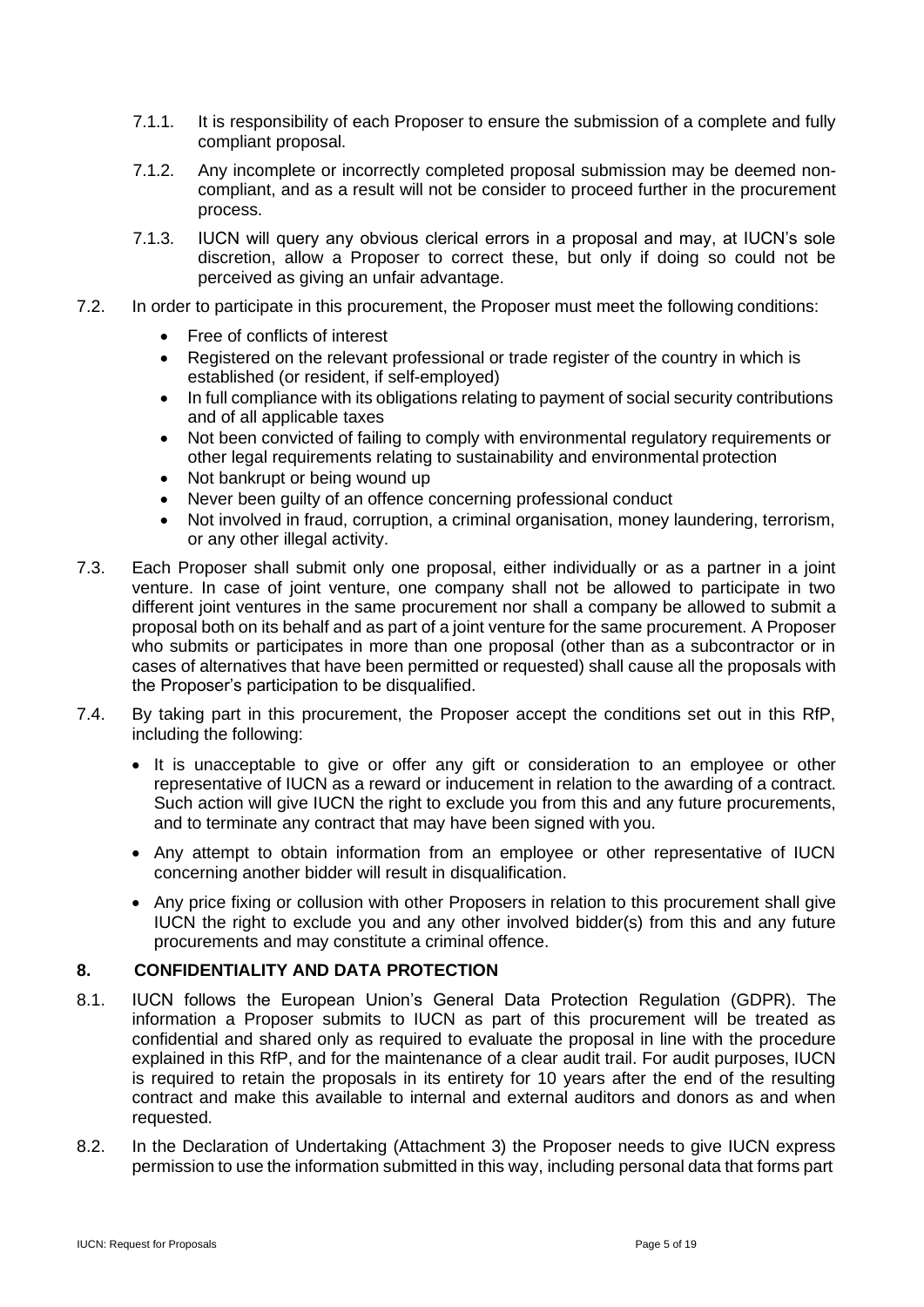of the proposal. Where a Proposer include personal data of employees (e.g. CVs) in the proposal, the Proposer needs to have written permission from those individuals to share this information with IUCN, and for IUCN to use this information as indicated in 8.1. Without these permissions, IUCN will not be able to consider the proposal.

## **9. COMPLAINTS PROCEDURE**

If a Proposer has a complaint or concern regarding the propriety of how a competitive process is or has been executed, then please contact *[procurement.ormacc@iucn.org](mailto:procurement.ormacc@iucn.org)*[.](mailto:procurement.ormacc@iucn.org) Such complaints or concerns will be treated as confidential and are not considered in breach of the above restrictions on communication (Section 2.1).

## **10. CONTRACT**

The contract will be based on IUCN's template which terms of which are not negotiable.

## **11. ANNEXES**

- *Annex 1 Specification of Requirements / Terms of Reference*
- *Annex 2 Letter of Interest*
- *Annex 3 Declaration of Undertaking (select 2a for companies or 2b for self-employed)*
- **Annex** *4: Human Resources Questionnaire*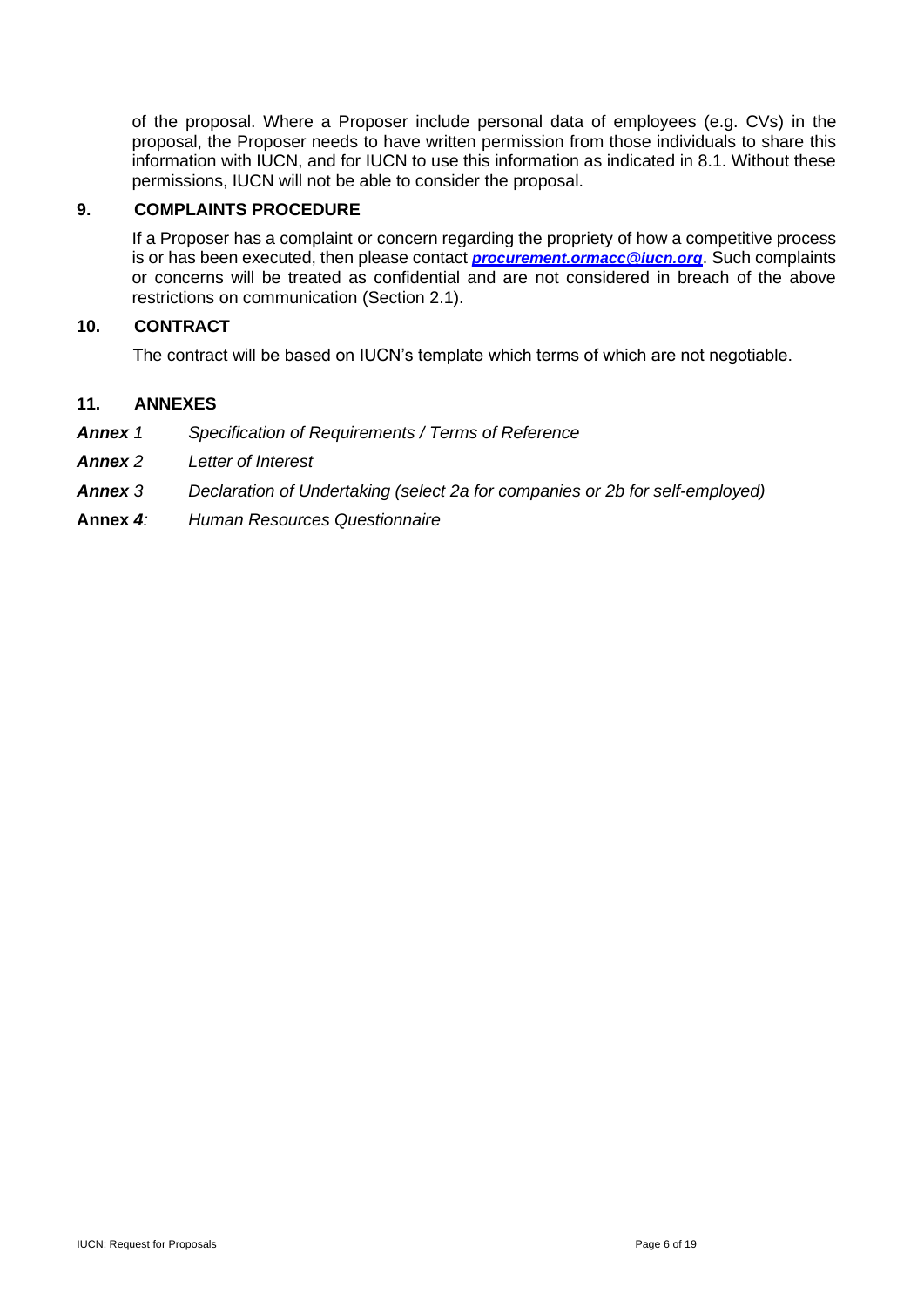## **ATTACHMENT 1 TERMS OF REFERENCE**

## **The Regional Office for Mexico, Central America and the Caribbean of the International Union for the Conservation of Nature**

## **(IUCN-ORMACC)**

## **REQUIRES**

#### **PROFESSIONAL CONSULTANCY SERVICES FOR**

The development of a Knowledge Management Strategy for the project "Improving Environmental Management through Sustainable Land Management in St. Kitts and Nevis"

| <b>Type of Contract:</b>                             | <b>Professional Consultancy Services</b> |
|------------------------------------------------------|------------------------------------------|
| Period:                                              | 6 months                                 |
| <b>Availability:</b>                                 | Immediate                                |
| <b>Person Responsible for</b><br><b>Supervision:</b> | Nikkita Browne, Project Coordinator      |

## **1. BACKGROUND AND JUSTIFICATION**

#### **About IUCN**

IUCN is a membership Union uniquely composed of both government and civil society organisations. It provides public, private and non-governmental organisations with the knowledge and tools that enable human progress, economic development and nature conservation to take place together.

Created in 1948, IUCN is now the world's largest and most diverse environmental network, harnessing the knowledge, resources and reach of more than 1,400 Member organisations and some 18,000 experts. It is a leading provider of conservation data, assessments and analysis. Its broad membership enables IUCN to fill the role of incubator and trusted repository of best practices, tools and international standards.

IUCN provides a neutral space in which diverse stakeholders including governments, NGOs, scientists, businesses, local communities, indigenous peoples organisations and others can work together to forge and implement solutions to environmental challenges and achieve sustainable development.

Working with many partners and supporters, IUCN implements a large and diverse portfolio of conservation projects worldwide. Combining the latest science with the traditional knowledge of local communities, these projects work to reverse habitat loss, restore ecosystems and improve people's well-being.

[www.iucn.org](http://www.iucn.org/) https://twitter.com/IUCN/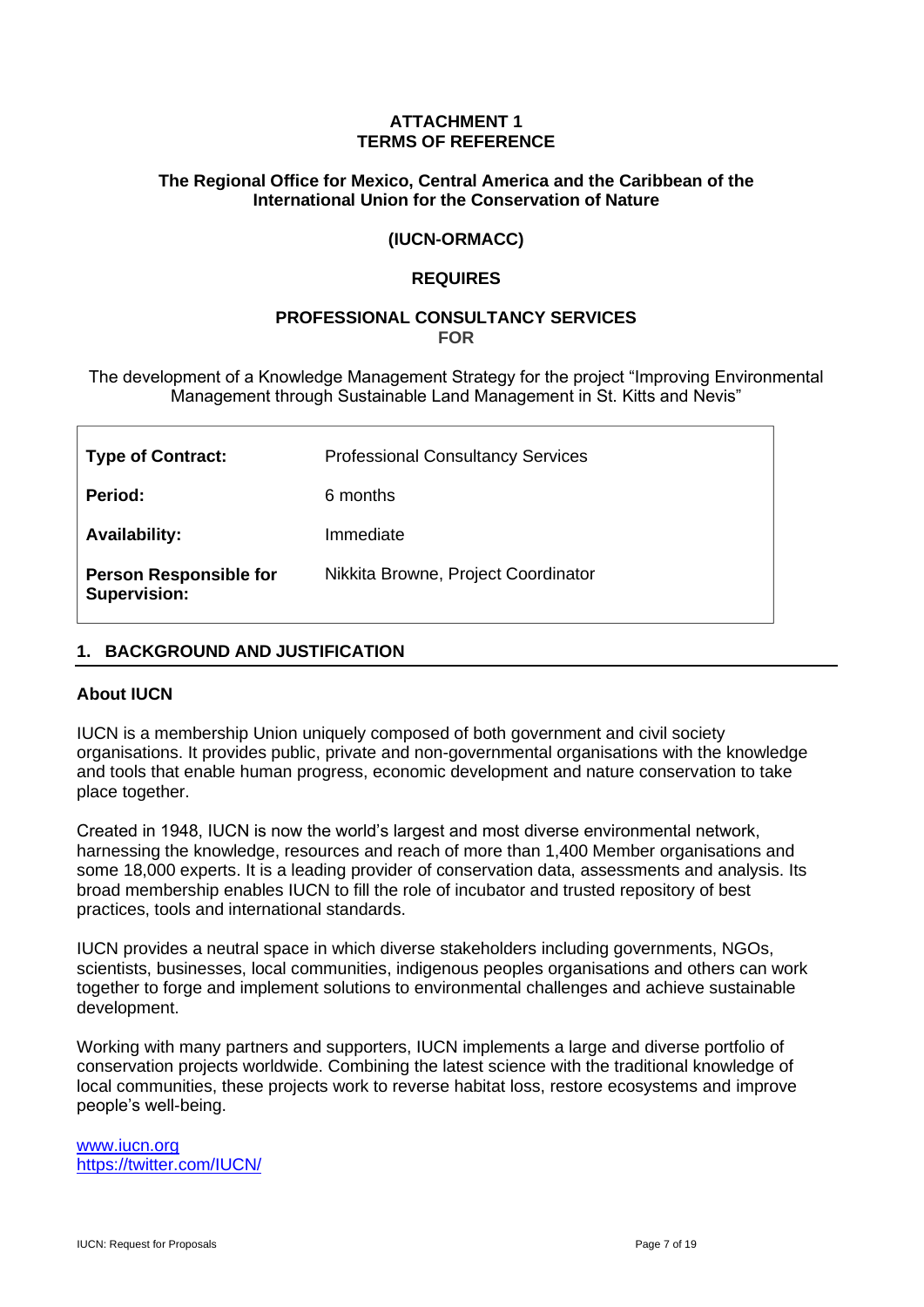## **About the Project**

The economy in St. Kitts and Nevis (SKN) has undergone a radical transformation during the last sixteen years, which has changed the islands' land-use patterns and pressures on its ecosystems. Sugarcane long dominated the landscape, particularly on the island of St. Kitts, but as a result of unfavourable trading terms, the industry was closed in July 2005. In an effort to diversify the economy, land use zoning has been modified to allow for non-agricultural uses of former sugarcane lands, such as the construction of homes, tourism facilities, schools, commercial & industrial sites, etc. More broadly, SKN has transitioned rapidly towards a more service-oriented economy. This rapid growth comes with sustainable development challenges, as it relates to land use planning and sustainable use of natural resources.

The Global Environment Facility-funded Project, **Improving Environmental Management through Sustainable Land Management in St. Kitts and Nevis** aims to support SKN to address the drivers of development which have adverse impacts on land and other natural resources as a result of competing demands and reorient all sectors of the economy towards sustainable resource use policies and practices, which together can provide economic opportunities for the country's population while also sustaining ecosystem services and globally significant biodiversity. The Project Objective is to transform degraded forest landscapes areas into biodiversity and climate-friendly areas of sustainable agricultural/agroforestry production.

To achieve these primary goals, the project has three main Components:

Component 1: Integrated and strengthened environmental planning and management on the islands of SKN to support island sustainability;

Component 2: Mainstreaming Biodiversity (BD) conservation, Sustainable Land Management (SLM) and Climate Change Mitigation (CCM) into key development and resource management sectors; and

Component 3: Increased awareness and understanding of issues related to SLM, BD Conservation, and Climate-Smart Agriculture (CSA).

The Global Environment Facility (GEF) with the approval of the Government of SKN (GOSKN) has selected the United Nations Environment Programme (UNEP) as the Implementing Agency of the project; as well, the GOSKN has selected the **International Union for the Conservation of Nature Regional Office for Mexico, Central America and the Caribbean (IUCN-ORMACC)** as the Executing Agency.

This ToR is issued under Component 3 of the project which seeks to (i) create a SLM, BD, and CC information and Knowledge Management (KM) framework for the dissemination and exchange of SLM, BD, and CC knowledge in St. Kitts & Nevis, (ii) provide support through public education and awareness interventions to communicate the objectives and actions of the project, in order to increase awareness on relevant environmental issues among specific target groups, national and local authorities, and community-based organisations CBOs, and (iii) promote practices for the sustainable use of nature and protection of biodiversity, especially in and around forests, mangroves, reefs, and sea grass beds, and with regard to threatened species of flora and fauna.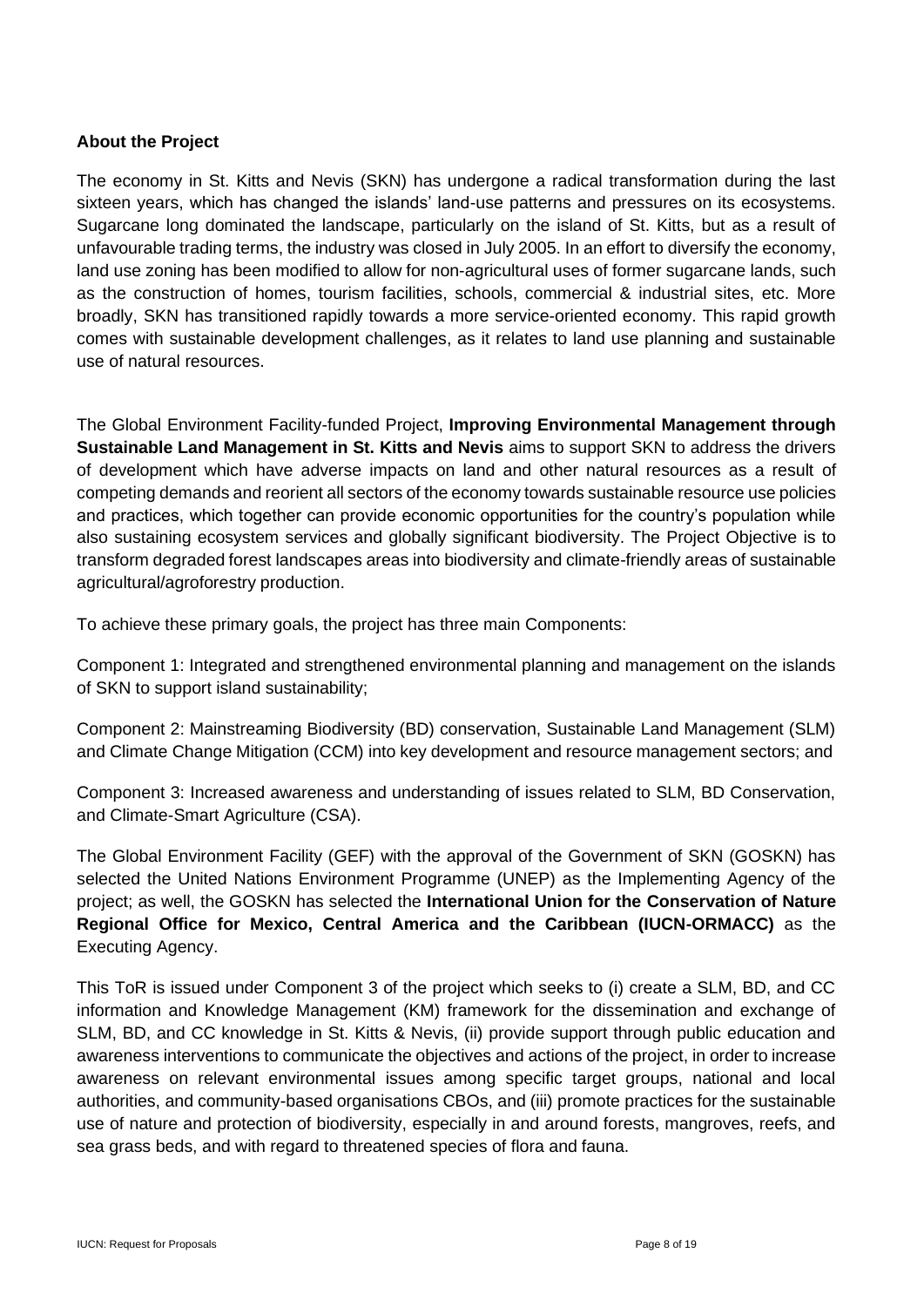## **2. OBJECTIVES OF THE CONSULTANCY**

## **2.1. General:**

• Develop a Knowledge Management Strategy for the dissemination and exchange ofSLM, BD, and CC knowledge and information in St. Kitts & Nevis among key stakeholders and beneficiaries (direct and indirect).

## **2.2. Specific:**

- Conduct a baseline assessment of the existing human and technical capacities, as well as KM potential flagship products in St. Kitts and Nevis, and propose recommendations for the improvement of systems for the positioning and dissemination of project results and lessons learned.
- Develop a Knowledge Management Strategy that:
	- o Proposes standardized data collection and reporting formats to be used for all project documents including but not limited to data collection, analysis, systematization purposes, and dissemination.
	- $\circ$  Identifies standardized definitions of common terminologies to be used with respect to SLM, BD, and CC.
	- $\circ$  Identifies and maps information relevant to the project, their sources, users, and uses relevant for KM in topics relevant to the project.
	- o Proposes KM guidelines that can be used to train project personnel and relevant stakeholders. The gender and rights-based approach should be taken into consideration.
	- o Identifies specific Knowledge Management Tools (data depository, social media platform, and project account, or interactive project website)
	- $\circ$  Proposes a framework for the Systematization of Experiences & Lessons Learned as a result of project interventions according to standardized formats and templates to be developed.
	- o Proposes KM activities to complement key areas of the project's public awareness activities and engage stakeholders. The gender and rights-based approach should be taken into consideration.
	- o Outlines a framework for the establishment of a National KM Node and KM Partnership Network for SLM, BD, and CC knowledge and information across key institutions in St. Kitts and Nevis.
	- Proposes national and regional institutional partnerships that can be established to promote BD Conservation, SLM, and CCM and CCA and proposes tools such as technical exchange programs, internships, collaborative research agreements, and Memoranda of Understanding

## **3. EXPECTED DELIVERABLES**

| No. | Deliverable                                                | Description                                                                                                                                                                                                                                                                                                                     |
|-----|------------------------------------------------------------|---------------------------------------------------------------------------------------------------------------------------------------------------------------------------------------------------------------------------------------------------------------------------------------------------------------------------------|
|     | First report of the<br>Knowledge<br>Management<br>Strategy | The first report of the Knowledge Management<br>Strategy will include:<br>A baseline assessment of the existing human<br>(i)<br>and technical capacities and potential flagship<br>products for KM in St. Kitts and Nevis, with<br>recommendations for effective and sustained<br>dissemination of results and lessons learned. |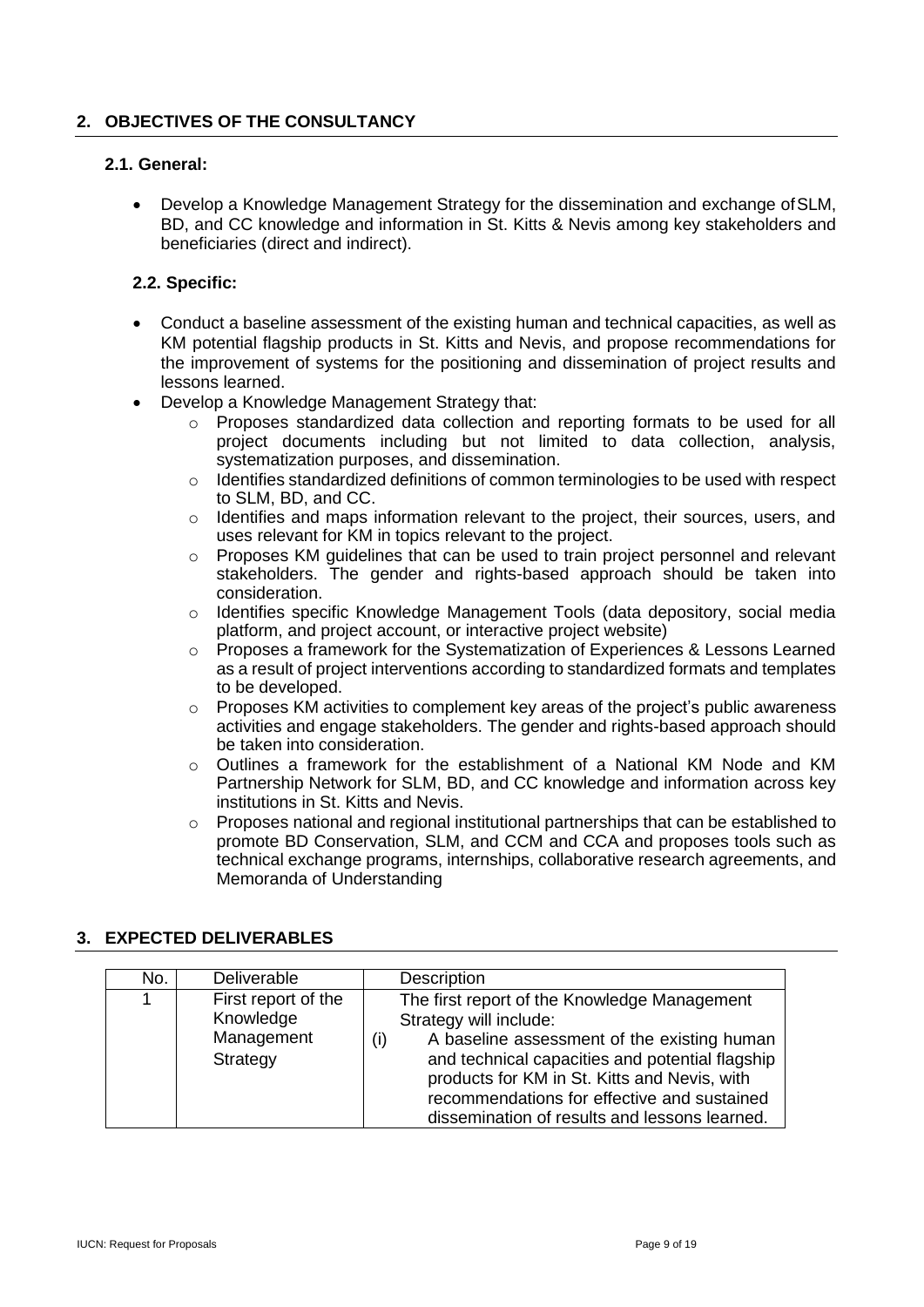|                |                        | (ii)  | Standardized data collection and reporting        |
|----------------|------------------------|-------|---------------------------------------------------|
|                |                        |       | formats that will be used for all project         |
|                |                        |       | documents.                                        |
|                |                        | (iii) | Standardized definitions of common                |
|                |                        |       |                                                   |
|                |                        |       | terminologies to be used with respect to SLM,     |
|                |                        |       | BD, and CC.                                       |
|                |                        | (iv)  | Mapping of information relevant to the project,   |
|                |                        |       | inclusive of their sources, users, and uses.      |
| $\overline{2}$ | Second report of       |       | The second report of the Knowledge                |
|                | the Knowledge          |       | Management Strategy will include:                 |
|                | Management             | (i)   | <b>KM</b> guidelines                              |
|                | Strategy               | (ii)  | KM activities to complement key areas of the      |
|                |                        |       | project's public awareness activities and         |
|                |                        |       | engage stakeholders                               |
|                |                        | (iii) | A framework for the Systematization of            |
|                |                        |       |                                                   |
|                |                        |       | Experiences & Lessons Learned as a result of      |
|                |                        |       | project interventions according to                |
|                |                        |       | standardized formats and templates to be          |
|                |                        |       | developed.                                        |
|                |                        | (iv)  | An overview of the Knowledge Management           |
|                |                        |       | Tools that can be utilized for the project.       |
| 3              | Third report of the    |       | The third report of the Knowledge Management      |
|                | Knowledge              |       | Strategy will include:                            |
|                | Management             | (i)   | A proposed framework for the national KN          |
|                | Strategy               |       | Node and KM Partnership Network. The              |
|                |                        |       | framework must identify the most appropriate      |
|                |                        |       | method of engagement, propose the                 |
|                |                        |       | institutional arrangements for the                |
|                |                        |       | establishment of a national KM node, and          |
|                |                        |       | identify the relevant institutions that should    |
|                |                        |       |                                                   |
|                |                        |       | participate in the national KM Partnership        |
|                |                        |       | Network.                                          |
|                |                        | (ii)  | A proposal for the establishment of national      |
|                |                        |       | and regional institutional partnerships. This     |
|                |                        |       | proposal must include opportunities for           |
|                |                        |       | partnerships with national and regional           |
|                |                        |       | institutions to promote BD Conservation,          |
|                |                        |       | SLM, and CC Mitigation and Adaptation using       |
|                |                        |       | tools including but not limited to technical      |
|                |                        |       | exchange programs, internships, and               |
|                |                        |       | collaborative research agreements and             |
|                |                        |       | Memoranda of Understanding.                       |
| 4              | <b>Final Knowledge</b> |       | The Knowledge Management Strategy that takes      |
|                | Management             |       | into account all the comments and feedback        |
|                | Strategy Report.       |       | provided throughout the drafting of the document. |
|                |                        |       |                                                   |

## **4. INTELECTUAL PROPERTY**

All Intellectual Property rights conceived or made by the Consultant / Consulting Firm in the course of providing the Services will belong to IUCN.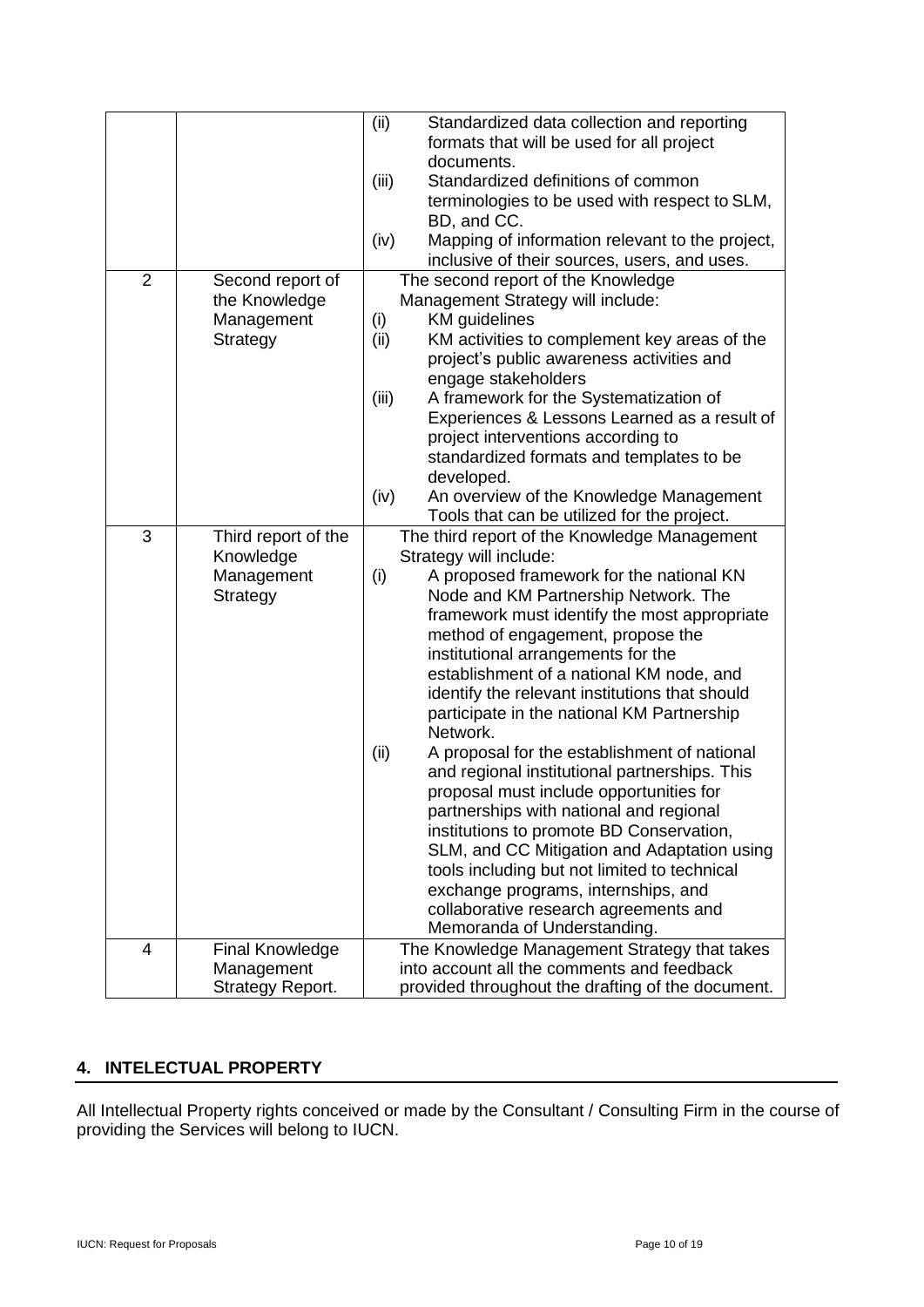## **5. SCHEDULING AND TIMETABLE FOR DELIVERING PRODUCTS**

## **5.1. Activities and programming**

| <b>Specific objectives</b>                                                                                                                                                                                                                                                                                                            | <b>Activities</b>                                                                                                                                                                                                                                                                                                                               |   | <b>Months</b>  |   |   |   |   |  |
|---------------------------------------------------------------------------------------------------------------------------------------------------------------------------------------------------------------------------------------------------------------------------------------------------------------------------------------|-------------------------------------------------------------------------------------------------------------------------------------------------------------------------------------------------------------------------------------------------------------------------------------------------------------------------------------------------|---|----------------|---|---|---|---|--|
|                                                                                                                                                                                                                                                                                                                                       |                                                                                                                                                                                                                                                                                                                                                 | 1 | $\overline{2}$ | 3 | 4 | 5 | 6 |  |
| Conduct a baseline assessment<br>of the existing human and<br>technical capacities, as well as<br>KM potential flagship products in                                                                                                                                                                                                   | Consultation with the project team and<br>relevant stakeholders to gather<br>information                                                                                                                                                                                                                                                        |   |                |   |   |   |   |  |
| St. Kitts and Nevis, and propose<br>recommendations for the<br>improvement of systems for the<br>positioning and dissemination of<br>project results and lessons<br>learned                                                                                                                                                           | Review Project document                                                                                                                                                                                                                                                                                                                         |   |                |   |   |   |   |  |
|                                                                                                                                                                                                                                                                                                                                       | Conduct baseline assessment                                                                                                                                                                                                                                                                                                                     |   |                |   |   |   |   |  |
| Propose standardized data<br>collection and reporting formats to<br>be used for all project documents<br>including but not limited to data<br>collection, analysis,<br>systematization purposes, and<br>dissemination.<br>Identify standardized definitions of<br>common terminologies to be used<br>with respect to SLM, BD, and CC. | Consultation with the project team and<br>relevant stakeholders to<br>Determine the requirements for<br>the data collection and reporting<br>format to be developed<br>Identify standardized definitions<br>of common terminologies to be<br>used with respect to SLM, BD,<br>and CC<br>Identify and map information<br>relevant to the project |   |                |   |   |   |   |  |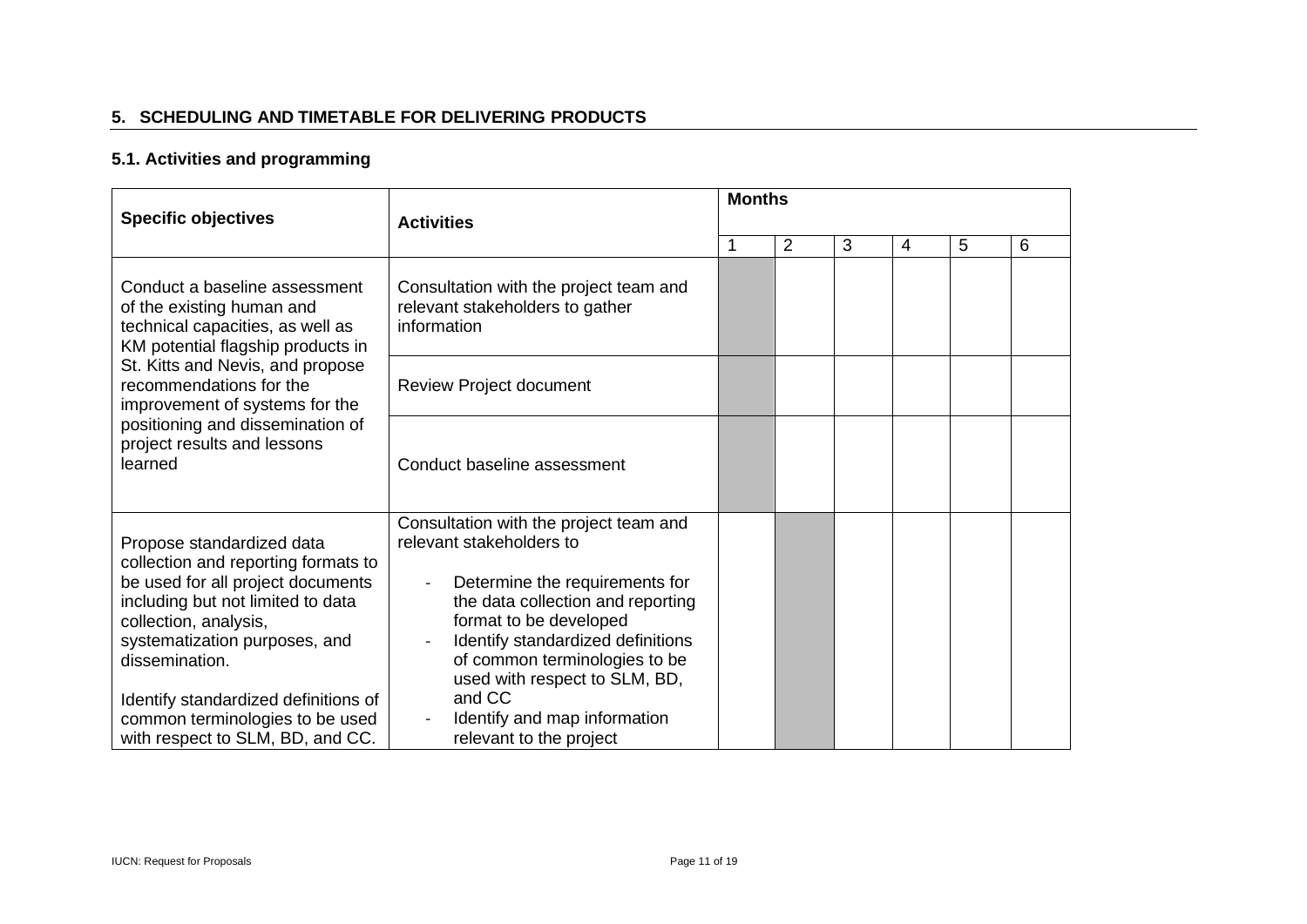| Identify and map information<br>relevant to the project                                                                                                                                                                                                                                                                                                                                                                                                                                    | Draft 1 <sup>st</sup> report                                                                                                                                                                                                                                                                                                                                                                                                                                           |  |  |  |
|--------------------------------------------------------------------------------------------------------------------------------------------------------------------------------------------------------------------------------------------------------------------------------------------------------------------------------------------------------------------------------------------------------------------------------------------------------------------------------------------|------------------------------------------------------------------------------------------------------------------------------------------------------------------------------------------------------------------------------------------------------------------------------------------------------------------------------------------------------------------------------------------------------------------------------------------------------------------------|--|--|--|
| Submit first report to stakeholders for review and feedback                                                                                                                                                                                                                                                                                                                                                                                                                                |                                                                                                                                                                                                                                                                                                                                                                                                                                                                        |  |  |  |
| Propose KM guidelines that can<br>be used to train project personnel<br>and relevant stakeholders.<br>Identify<br>specific<br>Knowledge<br><b>Tools</b><br>Management<br>(data<br>depository, social media platform,<br>and project account, or interactive<br>project website)<br>Propose a framework for the<br>Systematization of Experiences &<br>Lessons Learned as a result of<br>project interventions according to<br>standardized<br>formats<br>and<br>templates to be developed. | Development of KM guidelines<br>$\overline{\phantom{a}}$<br>Identification of specific<br>Knowledge Management Tools<br>Development of a framework for<br>the Systematization of<br>Experiences & Lessons Learned<br>as a result of project interventions<br>according to standardized<br>formats and templates to be<br>developed.<br>Outline KM activities to<br>complement key areas of the<br>project's public awareness<br>activities and engage<br>stakeholders. |  |  |  |
| activities<br>Propose<br>KM.<br>to<br>complement key areas of the<br>project's<br>public<br>awareness<br>activities<br>and<br>engage<br>stakeholders.                                                                                                                                                                                                                                                                                                                                      | Training of project team and relevant<br>stakeholders in key government<br>institutions to utilize the KM guidelines                                                                                                                                                                                                                                                                                                                                                   |  |  |  |
| Submit second report to stakeholders for review and feedback                                                                                                                                                                                                                                                                                                                                                                                                                               |                                                                                                                                                                                                                                                                                                                                                                                                                                                                        |  |  |  |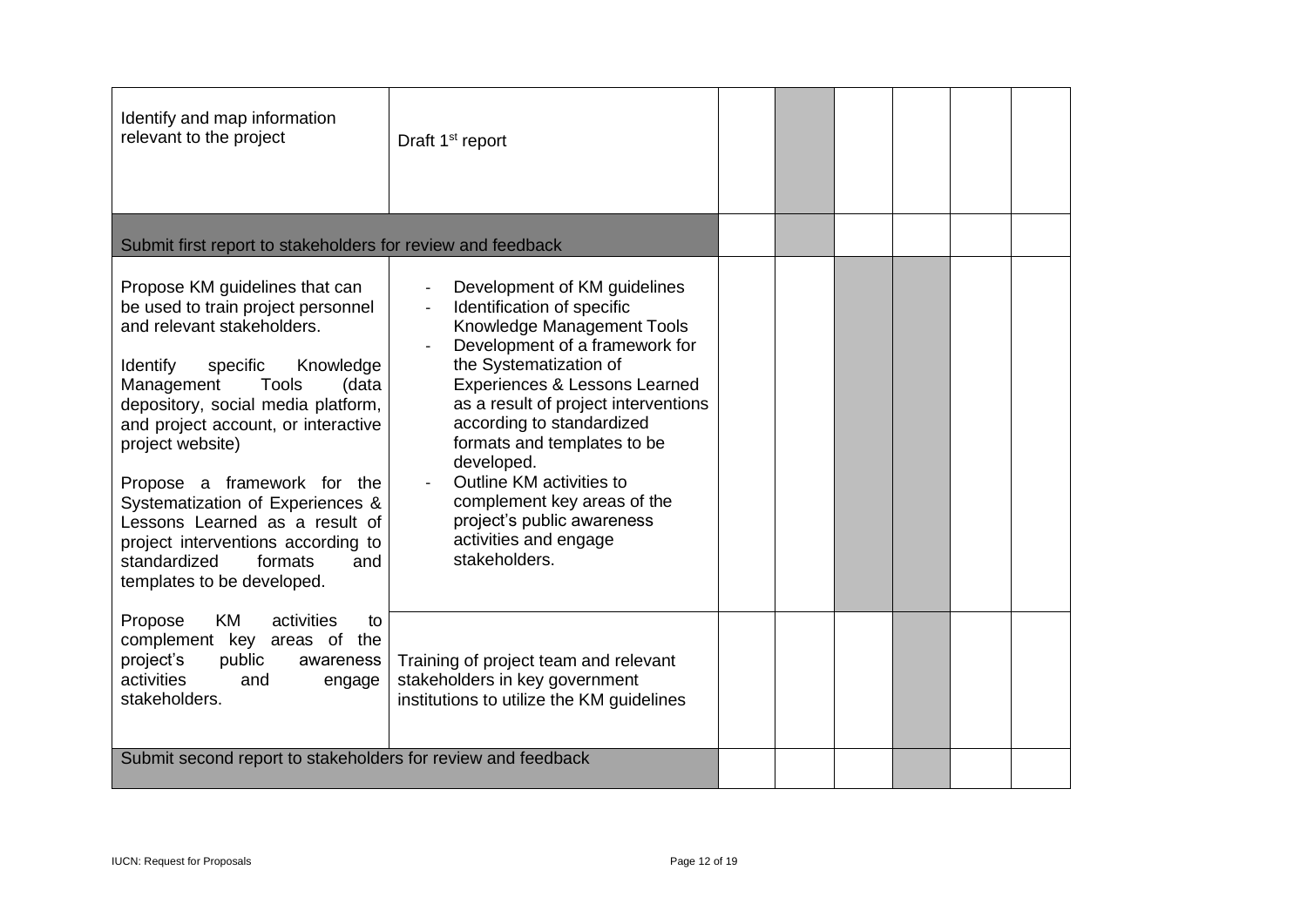| Proposes national and regional<br>institutional partnerships that can                                                                                                                                                    | Conduct a review of existing national and<br>regional and institutions relevant to the<br>project                                                                                                                  |  |  |  |
|--------------------------------------------------------------------------------------------------------------------------------------------------------------------------------------------------------------------------|--------------------------------------------------------------------------------------------------------------------------------------------------------------------------------------------------------------------|--|--|--|
| be established to promote BD<br>Conservation, SLM, and CCM and<br>CCA and proposes tools such as<br>technical exchange programs,<br>internships, collaborative research<br>agreements, and Memoranda of<br>Understanding | Engage identified national and regional<br>institutions relevant to the project and<br>explore possible opportunities and tools<br>for partnerships                                                                |  |  |  |
| Outline a framework for the<br>establishment of a National KM<br>Node and KM Partnership<br>Network for SLM, BD, and CC<br>knowledge and information across                                                              | Collaborate with relevant project<br>stakeholders to identify the most<br>appropriate method of engagement and<br>define the required institutional<br>arrangements for the establishment of a<br>national KM node |  |  |  |
| key institutions in St. Kitts and<br>Nevis.                                                                                                                                                                              | Identify the relevant institutions that will<br>participate in the national KM Partnership<br>Network and develop the proposed<br>framework for the national KN Node and<br><b>KM Partnership Network</b>          |  |  |  |
|                                                                                                                                                                                                                          | Facilitate a workshop to present the KN<br>Node and Partnership Network and<br>demonstrate its functionality and<br>usefulness beyond the life of the project                                                      |  |  |  |
| Submit third report to stakeholders for review and feedback                                                                                                                                                              |                                                                                                                                                                                                                    |  |  |  |
| Submit final Knowledge Management Strategy Report                                                                                                                                                                        |                                                                                                                                                                                                                    |  |  |  |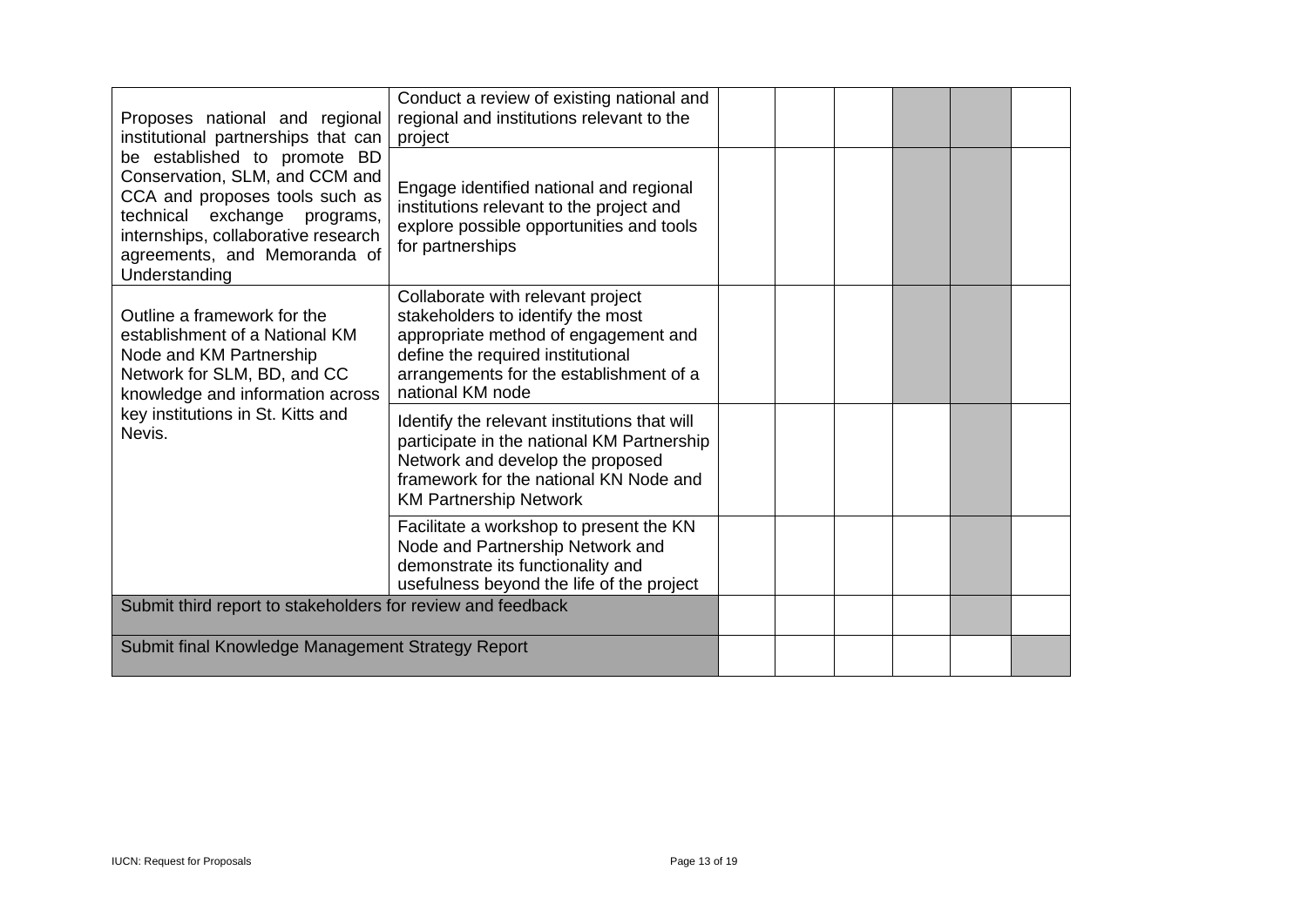**5.2. Timetable for delivery of products**:

| <b>Products</b>                       | <b>Expected date of</b> | Percentage of pay |
|---------------------------------------|-------------------------|-------------------|
|                                       | delivery                |                   |
| <b>First report of the Knowledge</b>  |                         |                   |
| <b>Management Strategy</b>            | Week 8                  | 20%               |
|                                       | after the               |                   |
|                                       | contract                |                   |
|                                       | is signed               |                   |
| <b>Second report of the Knowledge</b> |                         |                   |
| <b>Management Strategy</b>            | Week 16                 | 25%               |
|                                       | after the               |                   |
|                                       | contract                |                   |
|                                       | is signed               |                   |
| Third report of the Knowledge         |                         |                   |
| <b>Management Strategy</b>            | Week 20                 | 25%               |
|                                       | after the               |                   |
|                                       | contract                |                   |
|                                       | is signed               |                   |
| <b>Final Knowledge Management</b>     |                         |                   |
| <b>Strategy Report</b>                | Week 24                 | 30%               |
|                                       | after the               |                   |
|                                       | contract                |                   |
|                                       | is signed               |                   |

*- All products will be paid once delivered to IUCN's complete satisfaction.*

*-Disbursements will depend on the availability of funds from the donor.*

*-The consultant / consulting firm must consider in the technical proposal the modification of some deliverables during the execution of the contract, if it is necessary, to adapt some results, without affecting the amount of the original contract.*

## **6. TECHNICAL PROFILE**

For the development of this consultancy, the following profile is required:

- *At least a Bachelor's degree in communication, journalism, marketing, or any other related field.*
- *Proven professional experience in the development and/or implementation of knowledge management strategies, preferably in the areas of conservation, sustainable development, climate change, and environmental or natural resource management.*
- *Knowledge and understanding of issues related to Sustainable Land Management, Biodiversity Conservation, and Climate Change.*
- *Fluency in English with excellent written and oral skills.*

## **7. PERIOD AND COORDINATION**

The period of the consultancy will be 6 months.

**Form of work (with Unit/Project)**: in order to achieve the products, specify –when applicablewhether it will be necessary to work/coordinate with teams, participate in work sessions, etc. .. and specify *who* the team members are and *what* they are involved in.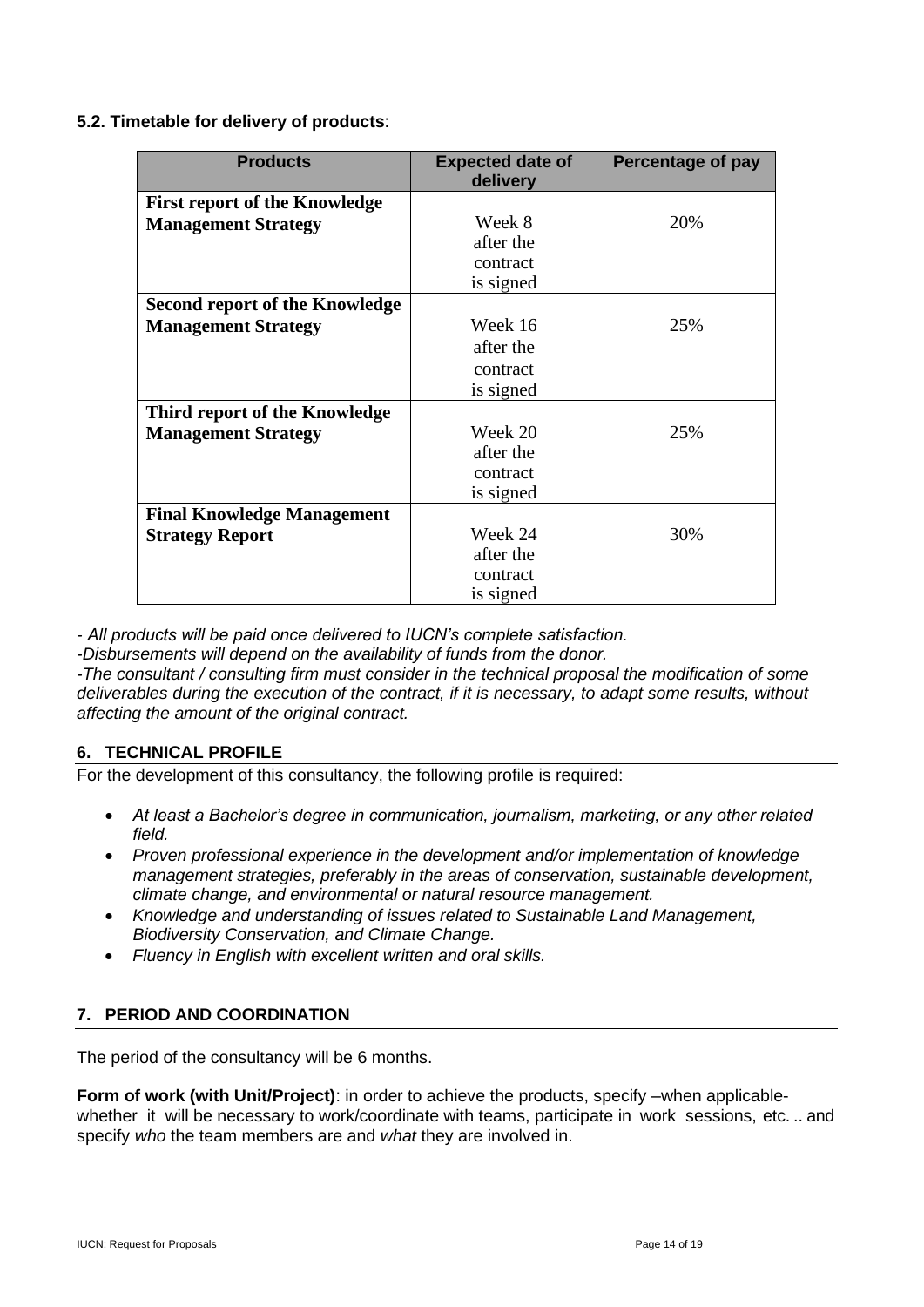## **ANNEX 2: LETTER OF INTEREST**

Fill in the information in blue

#### [Place and date]

## TO: [IUCN]

The undersigned, [name of the professional], after having examined the Terms of Reference for the Contracting of the Professional Consulting Services for (name of the consultancy) and offers to perform these services in accordance with the call for date **...** 

The attached Financial Proposal is for the total sum of [amount in letters and figures], which includes all taxes required by law.

The period of time in which the signatory of this document agrees to provide the services is from the date of signing the contract, until the date of termination thereof, without price variation, unless modifications are made resulting from contract negotiations.

The undersigned declares that all the information and statements made in the submitted proposals are true and that any misinterpretation contained in them may lead to disqualification. Cordially,

**Signature** 

Full name of the proposer or legal representative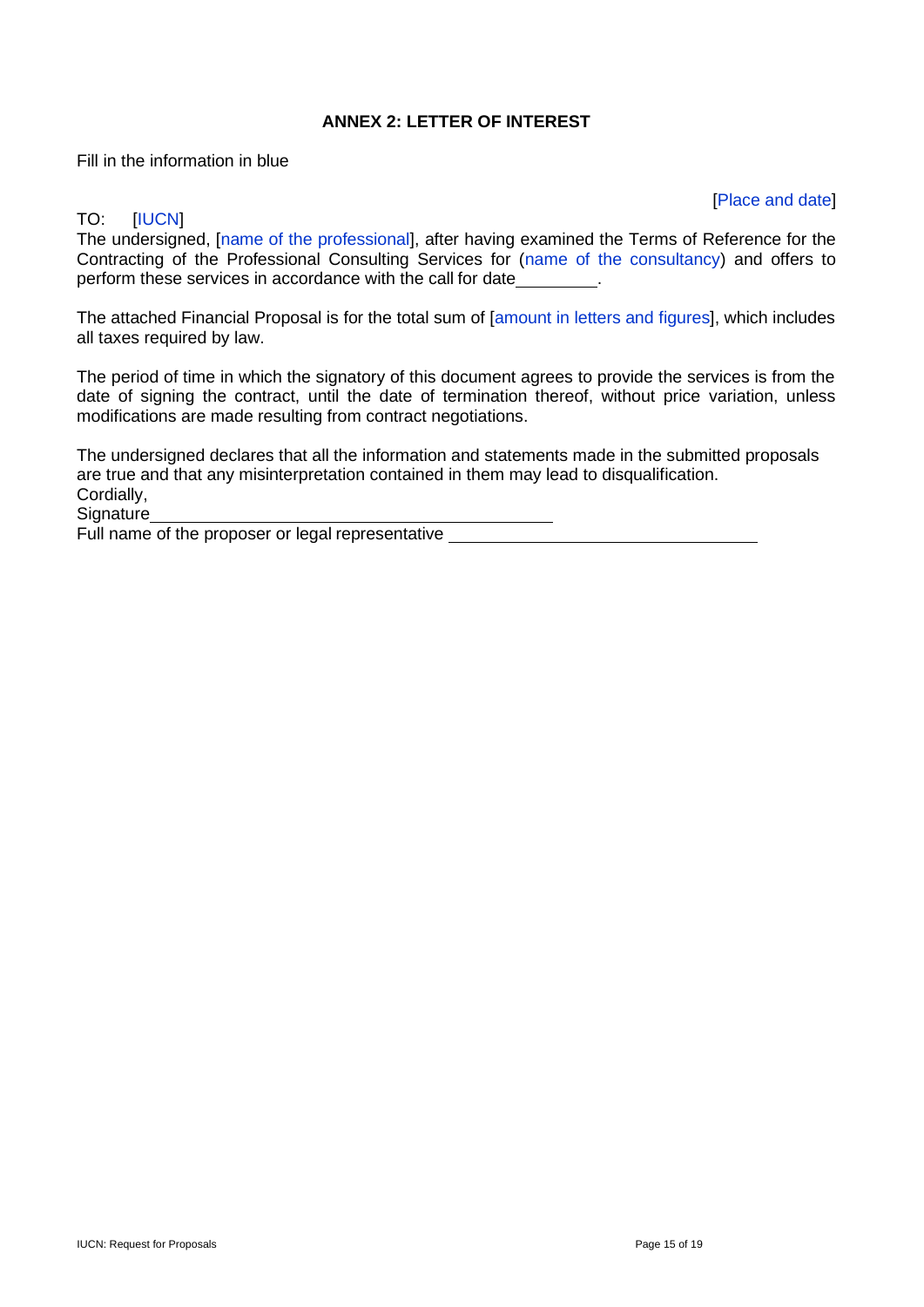## **ATTACHMENT 3a – SELF-EMPLOYED PROPOSER**

#### **DECLARATION in relation to RfP <The development of a Knowledge Management Strategy for the project "Improving Environmental Management through Sustainable Land Management in St. Kitts and Nevis">**

I, the undersigned, hereby confirm that I am self-employed and able to provide the service independent of any organisation or other legal entity.

Full name (as in passport):

Home or Office (please delete as appropriate) Address (incl. country):

I hereby authorise IUCN to store and use the information included in the attached Proposal for the purpose of evaluating Proposals and selecting the Proposal IUCN deems the most favourable. I acknowledge that IUCN is required to retain my Proposal in its entirety for 10 years after then end of the resulting contract and make this available to internal and external auditors and donors as and when requested.

I further confirm that the following statements are correct:

- 1. I am legally registered as self-employed in accordance with all applicable laws.
- 2. I am fully compliant with all my tax and social security obligations.
- 3. I am free of any real or perceived conflicts of interest with regards to IUCN and its Mission.
- 4. I agree to declare to IUCN any real or perceived emerging conflicts of interests I may have concerning IUCN. I acknowledge that IUCN may terminate any contracts with me that would, in IUCN sole discretion, be negatively affected by such conflicts of interests.
- 5. I have never been convicted of grave professional misconduct or any other offence concerning my professional conduct.
- 6. I have never been convicted of fraud, corruption, money laundering, supporting terrorism or involvement in a criminal organisation.
- 7. I acknowledge that engagement in fraud, corruption, money laundering, supporting terrorism or involvement in a criminal organisation will entitle IUCN to terminate any and all contracts with me with immediate effect.
- 8. I am not included in the UN Security Council Sanctions List, EU Sanctions Map, US Office of Foreign Assets Control Sanctions List, or the World Bank listing of ineligible firms and individuals. I agree that I will not provide direct or indirect support to firms and individuals included in these lists.
- 9. I have not been, am not, and will not be involved or implicated in any violations of Indigenous Peoples' rights, or injustice or abuse of human rights related to other groups or individuals, including forced evictions, violation of fundamental rights of workers as defined by the International Labour Organization's (ILO) Declaration on the Fundamental Principles and Rights at Work, child labour, sexual exploitation, sexual abuse, or sexual harassment.

<Date and Signature>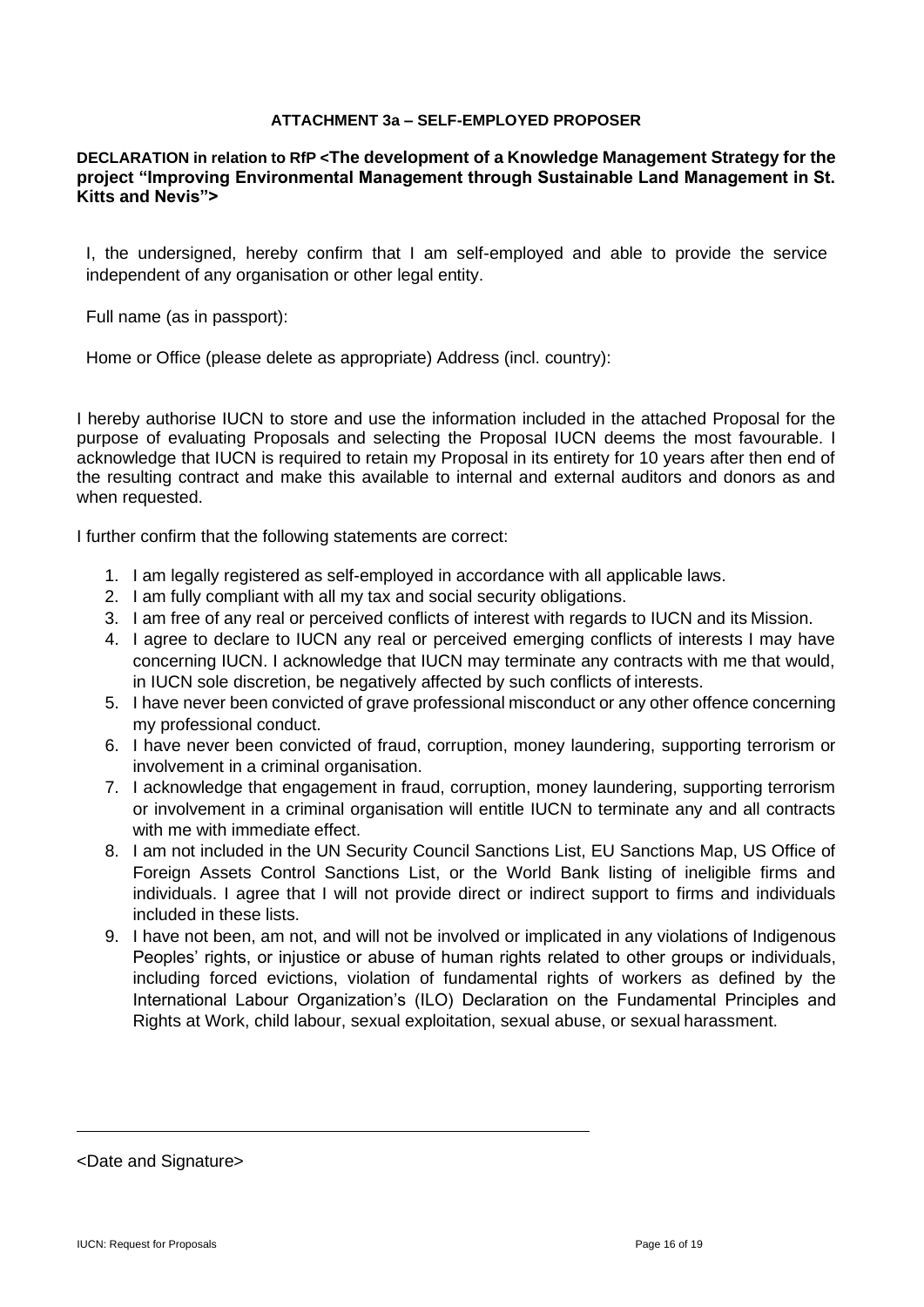## **ATTACHMENT 3b - For Consulting Companies**

**DECLARATION in relation to RfP < The development of a Knowledge Management Strategy for the project "Improving Environmental Management through Sustainable Land Management in St. Kitts and Nevis">**

I, the undersigned, hereby confirm that I am an authorised representative of the following organisation:

Registered Name of Organisation (the "Organisation"):

Registered Address (incl. country):

Year of Registration:

I hereby authorise IUCN to store and use the information included in the attached Proposal for the purpose of evaluating Proposals and selecting the Proposal IUCN deems the most favourable. I acknowledge that IUCN is required to retain the Proposal in its entirety for 10 years after then end of the resulting contract and make this available to internal and external auditors and donors as and when requested.

Where the Proposal includes Personal Data as defined by the European Union's General Data Protection Regulation (GDPR), I confirm that the Organisation has been authorised by each Data Subject to share this Data with IUCN for the purposes stated above.

I further confirm that the following statements are correct:

- 1. The Organisation is duly registered in accordance with all applicable laws.
- 2. The Organisation is fully compliant with all its tax and social security obligations.
- 3. The Organisation and its staff and representatives are free of any real or perceived conflicts of interest with regards to IUCN and its Mission.
- 4. The Organisation agrees to declare to IUCN any real or perceived emerging conflicts of interests it or any of its staff and representatives may have concerning IUCN. The Organisation acknowledges that IUCN may terminate any contracts with the Organisation that would, in IUCN sole discretion, be negatively affected by such conflicts of interests.
- 5. None of the Organisation's staff has ever been convicted of grave professional misconduct or any other offence concerning their professional conduct.
- 6. Neither the Organisation nor any of its staff and representatives have ever been convicted of fraud, corruption, money laundering, supporting terrorism or involvement in a criminal organisation.
- 7. The Organisation acknowledges that engagement by itself or any of its staff in fraud, corruption, money laundering, supporting terrorism or involvement in a criminal organisation will entitle IUCN to terminate any and all contracts with the Organisation with immediate effect.
- 8. The Organisation is a going concern and is not bankrupt or being wound up, is not having its affairs administered by the courts, has not suspended business activities, is not the subject of proceedings concerning those matters, or in any analogous situation arising from a similar procedure provided for in national legislation or regulations.
- 9. The Organisation complies with all applicable environmental regulatory requirements or other legal requirements relating to sustainability and environmental protection.
- 10. The Organisation is not included in the UN Security Council Sanctions List, EU Sanctions Map, US Office of Foreign Assets Control Sanctions List, or the World Bank listing of ineligible firms and individuals. The Organisation agrees that it will not provide direct or indirect support to firms and individuals included in these lists.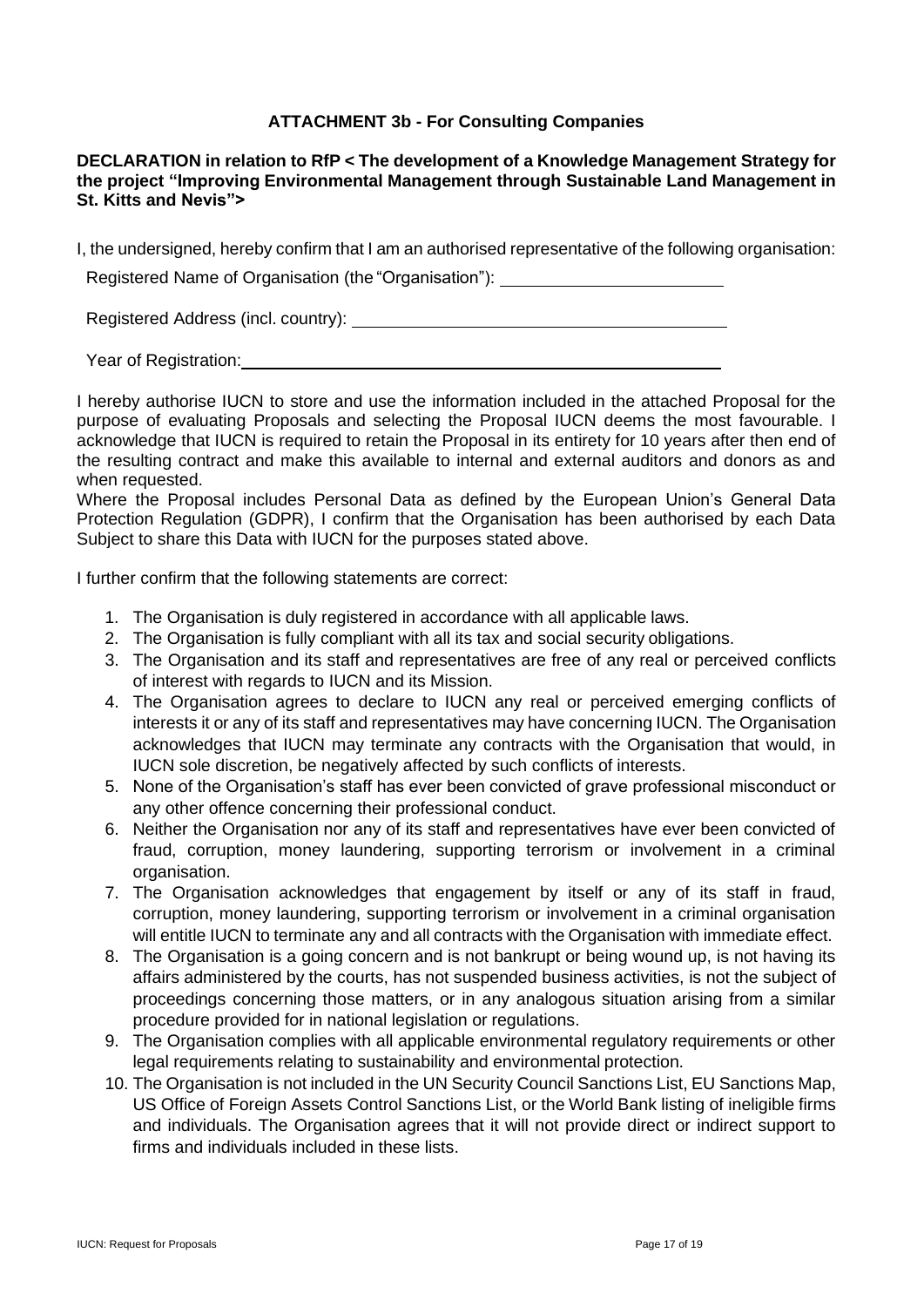11. The Organisation has not been, is not, and will not be involved or implicated in any violations of Indigenous Peoples' rights, or injustice or abuse of human rights related to other groups or individuals, including forced evictions, violation of fundamental rights of workers as defined by the International Labour Organization's (ILO) Declaration on the Fundamental Principles and Rights at Work, child labour, sexual exploitation, sexual abuse, or sexual harassment.

<Date and Signature of authorised representative of the Proposer> < Name and position of authorised representative of the Proposer >

## **ATTACHMENT 4: HUMAN RESOURCES QUESTIONNAIRE**

## **HR Questionnaire for Consultancy Contracts**

| <b>Consultant / Company Name</b>                                                                                                                                      |            |           |  |
|-----------------------------------------------------------------------------------------------------------------------------------------------------------------------|------------|-----------|--|
| <b>Country of Residency</b>                                                                                                                                           |            |           |  |
| <b>Required Checks</b>                                                                                                                                                |            |           |  |
|                                                                                                                                                                       | Yes        | <b>No</b> |  |
| Are payments linked to deliverables?                                                                                                                                  |            |           |  |
| Does the consultant have official invoices?                                                                                                                           |            |           |  |
| <b>Required documents</b>                                                                                                                                             |            |           |  |
|                                                                                                                                                                       | <b>Yes</b> | <b>No</b> |  |
| Professional insurance/medical insurance policy statement, valid during<br>the project's execution term                                                               |            |           |  |
| Civil responsibility policy: should include at least coverage for physical<br>injuries and/or death of third persons, and coverage for damages to<br>others' property |            |           |  |

*The Consultant understands that, in case of answering NO to any of the previous questions, it is his/her responsibility to assume any legal implication or cost that is derived from it to the detriment of IUCN.*

#### **Other Assignments**

Name other organizations for which the consultant has previously worked for:

Previous assignments with the IUCN (please indicate the last three): 1.